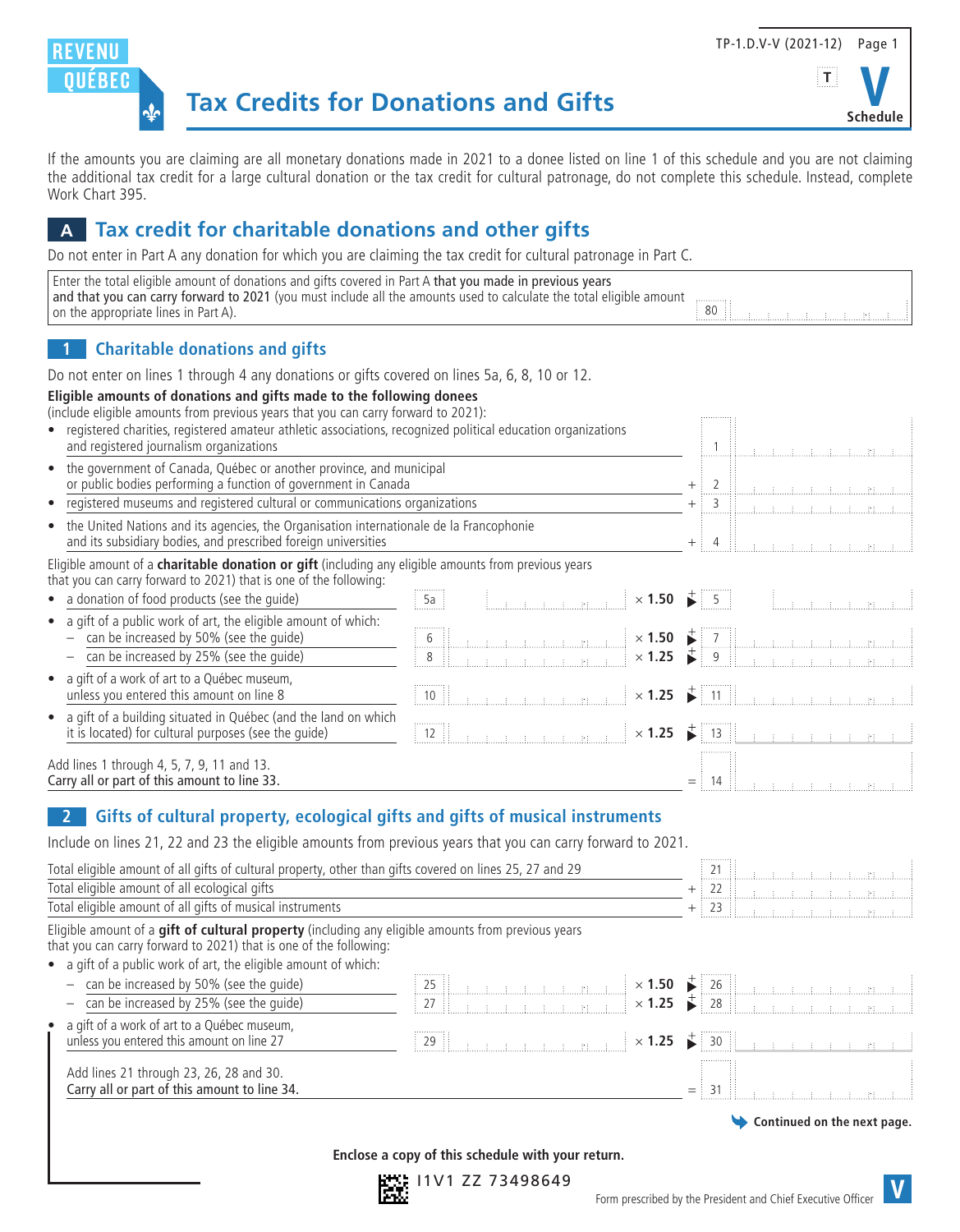| <b>Calculating the credit</b>                                                                                                     |                                                                                                                                                                                                                                                                                                                                                                                                                                                                                                                                                                                                                              |
|-----------------------------------------------------------------------------------------------------------------------------------|------------------------------------------------------------------------------------------------------------------------------------------------------------------------------------------------------------------------------------------------------------------------------------------------------------------------------------------------------------------------------------------------------------------------------------------------------------------------------------------------------------------------------------------------------------------------------------------------------------------------------|
| All or part of the amount from line 14                                                                                            | 33                                                                                                                                                                                                                                                                                                                                                                                                                                                                                                                                                                                                                           |
| All or part of the amount from line 31                                                                                            | 34<br>一本 (まいま)<br>i ee i                                                                                                                                                                                                                                                                                                                                                                                                                                                                                                                                                                                                     |
| Add lines 33 and 34.<br>Carry the result to line 393 of your return.                                                              | $\frac{1}{2}$ 35<br>$=$                                                                                                                                                                                                                                                                                                                                                                                                                                                                                                                                                                                                      |
| Amount from line 35 minus \$200                                                                                                   | $2 + 0 + 0 + 0 + 0$<br>.<br>35.1<br>35.1<br>$=$                                                                                                                                                                                                                                                                                                                                                                                                                                                                                                                                                                              |
| Amount from line 299 of your return                                                                                               | 35.2<br>للماسمة المستلمسة المستلمسة المستهد<br>1.0.9.7.5.5.0.0                                                                                                                                                                                                                                                                                                                                                                                                                                                                                                                                                               |
| Amount from line 35.2 minus \$109,755.<br>If the result is negative, enter $0$ .                                                  | $=$ 35.3<br>$\frac{1}{2}$ 35.3                                                                                                                                                                                                                                                                                                                                                                                                                                                                                                                                                                                               |
| Subtract line 35.3 from line 35.1.<br>If the result is negative, enter $0$ .                                                      | $=$ :35.4                                                                                                                                                                                                                                                                                                                                                                                                                                                                                                                                                                                                                    |
| Amount from line 35 or \$200, whichever is less<br>Amount from line 35.1 or line 35.3, whichever is less<br>Amount from line 35.4 | 36<br>$\begin{array}{ c c c c c }\hline \begin{array}{ c c c c }\hline \begin{array}{ c c c }\hline \begin{array}{ c c c }\hline \begin{array}{ c c c }\hline \begin{array}{ c c c }\hline \begin{array}{ c c c }\hline \begin{array}{ c c c }\hline \begin{array}{ c c c }\hline \begin{array}{ c c c }\hline \begin{array}{ c c c }\hline \begin{array}{ c c c }\hline \begin{array}{ c c c }\hline \begin{array}{ c c c }\hline \begin{array$<br>-37<br>$\blacktriangleright$ :<br>主に 相 一主<br>$\frac{1}{2}$ 37.2<br>$\times$ 25.75%<br>37.1<br>38<br>$\times$ 24%<br>39<br>$\tau$ , $\tau$ , $\tau$ , $\tau$ , and $\tau$ |
| Add lines 37, 37.2 and 39.<br>Carry the result to line 60.                                                                        | Tax credit for charitable donations and other gifts $=$ 40                                                                                                                                                                                                                                                                                                                                                                                                                                                                                                                                                                   |

### **B Additional tax credit for a large cultural donation**

If you claimed a tax credit for charitable donations and other gifts (Part A) for a monetary donation of at least \$5,000 you made in one or more instalments to an eligible donee, you can also claim the additional tax credit for a large cultural donation. Note, however, that you can only claim this tax credit for **one** donation. If you claimed the credit for a year prior to 2021, you cannot enter an amount on line 41 below.

| Registration number (or business number) of the donee<br>(shown on the receipt issued by the donee)             | 411                                                                                       |     |                                                                                                               |
|-----------------------------------------------------------------------------------------------------------------|-------------------------------------------------------------------------------------------|-----|---------------------------------------------------------------------------------------------------------------|
| Eligible amount of the donation made in 2021 (minimum \$5,000; maximum \$25,000)                                |                                                                                           | 41  | i a a a a mara                                                                                                |
| Eligible amount of a donation made in the period from 2017 to 2020 inclusive that you can carry forward to 2021 |                                                                                           | 43  | no anche stato di contro di una stato di controlla di una stato di una stato di una stato di una stato di una |
| Amount from line 41 or line 43, as applicable                                                                   | $\times$ 25%                                                                              | 44: | السنستقسين المستسا                                                                                            |
| Income tax on taxable income (amount from line 401 of your return)                                              |                                                                                           | 45  | a a a a an am                                                                                                 |
| Total of the amounts from<br>lines 378 and 381 of your return                                                   | .   <sub>11 11</sub> 1 <sub>1</sub> 11 11 12 120% ▶ 46    <sub>11 11</sub> 11 11 11 11 11 |     |                                                                                                               |
| Total of the amounts from lines 377.1, 390, 391, 392, 396, 397 and 398.1<br>of your return                      | 47<br>$+$ 3                                                                               |     |                                                                                                               |
| Add lines 46 and 47.                                                                                            | 48                                                                                        | 48  |                                                                                                               |
| Subtract line 48 from line 45.                                                                                  |                                                                                           | 49  |                                                                                                               |
| Amount from line 44 or line 49, whichever is less.<br>Carry all or part of this amount to line 61.              | Additional tax credit for a large cultural donation                                       | 50  | 一本 一本 一番 一本                                                                                                   |
|                                                                                                                 |                                                                                           |     | Continued on the next page.                                                                                   |